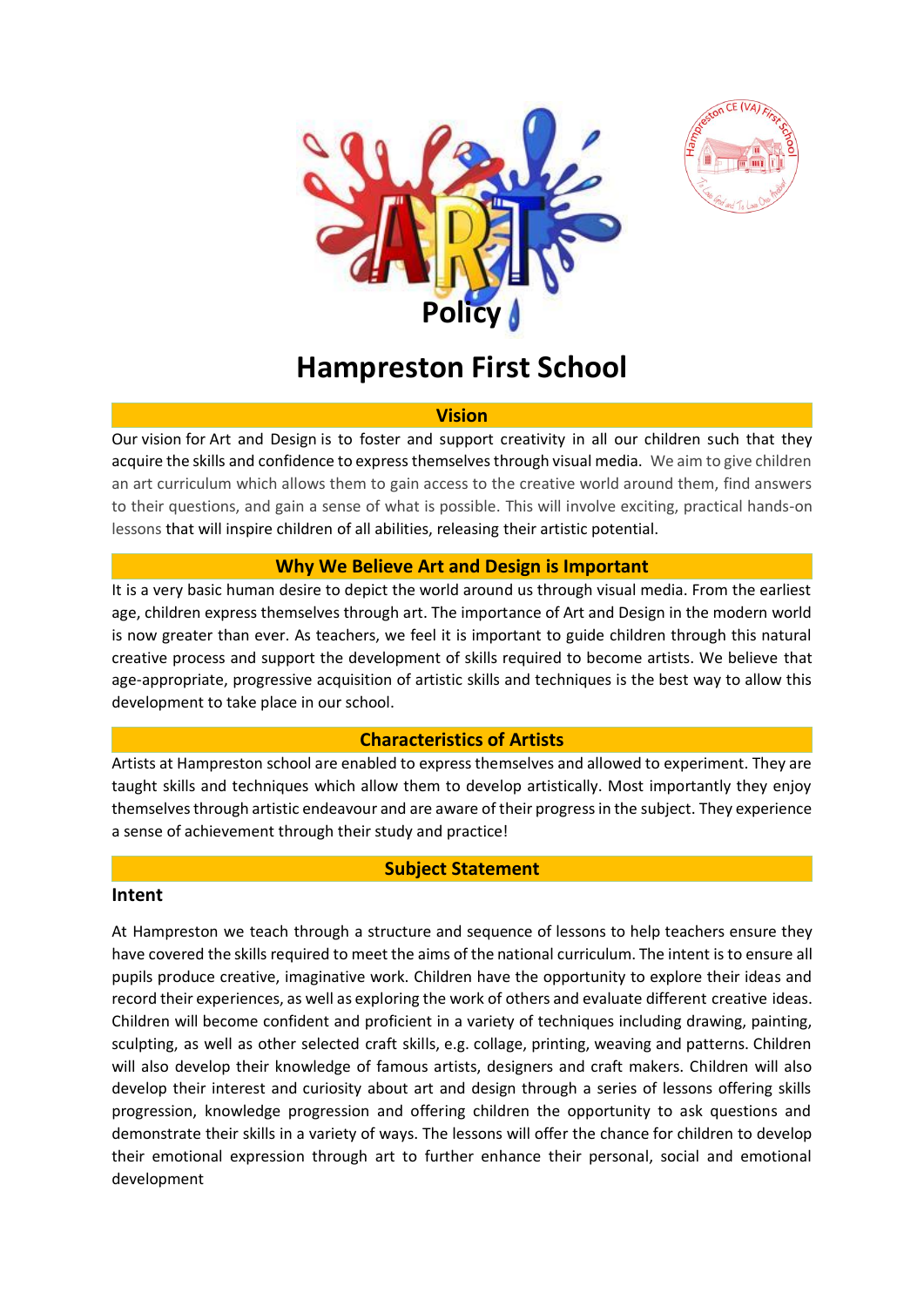## **Implementation**

Each key stage focuses on different themes to ensure continued interest in the subject as well as acquiring new knowledge. The lessons develop their techniques, including their control and their use of materials, with creativity, experimentation and an increasing awareness of different kinds of art, craft and design. Children should also know how art and design both reflect and shape our history, and contribute to the culture, creativity and wealth of our nation. The specific series of lessons for each year group will offer structure and narrative.

**(See also Art and Design Progression grid**).

#### **Level Expected at the End of EYFS:**

#### **Expressive Arts and Design (Exploring and Using Media and Materials)**

Children safely use and explore a variety of materials, tools and techniques, experimenting with colour, design, texture, form and function.

#### **Expressive Arts and Design (Being Imaginative)**

Children use what they have learnt about media and materials in original ways, thinking about uses and purposes. They represent their own ideas, thoughts and feelings through design and technology, art, music, dance, role play and stories.

#### **KS1 National Curriculum Expectations**

Pupils should be taught:

- to use a range of materials creatively to design and make products;
- to use drawing, painting and sculpture to develop and share their ideas, experiences and imagination;
- to develop a wide range of art and design techniques in using colour, pattern, texture, line, shape, form and space;
- about the work of a range of artists, craft makers and designers, describing the differences and similarities between different practices and disciplines, and making links to their own work

#### **KS2 National Curriculum Expectations**

Pupils should be taught:

- to develop their techniques, including their control and their use of materials, with creativity, experimentation and an increasing awareness of different kinds of art, craft and design;
- to create sketch books to record their observations and use them to review and revisit ideas;
- to improve their mastery of art and design techniques, including drawing, painting and sculpture with a range of materials [for example, pencil, charcoal, paint, clay];
- about great artists, architects and designers in history.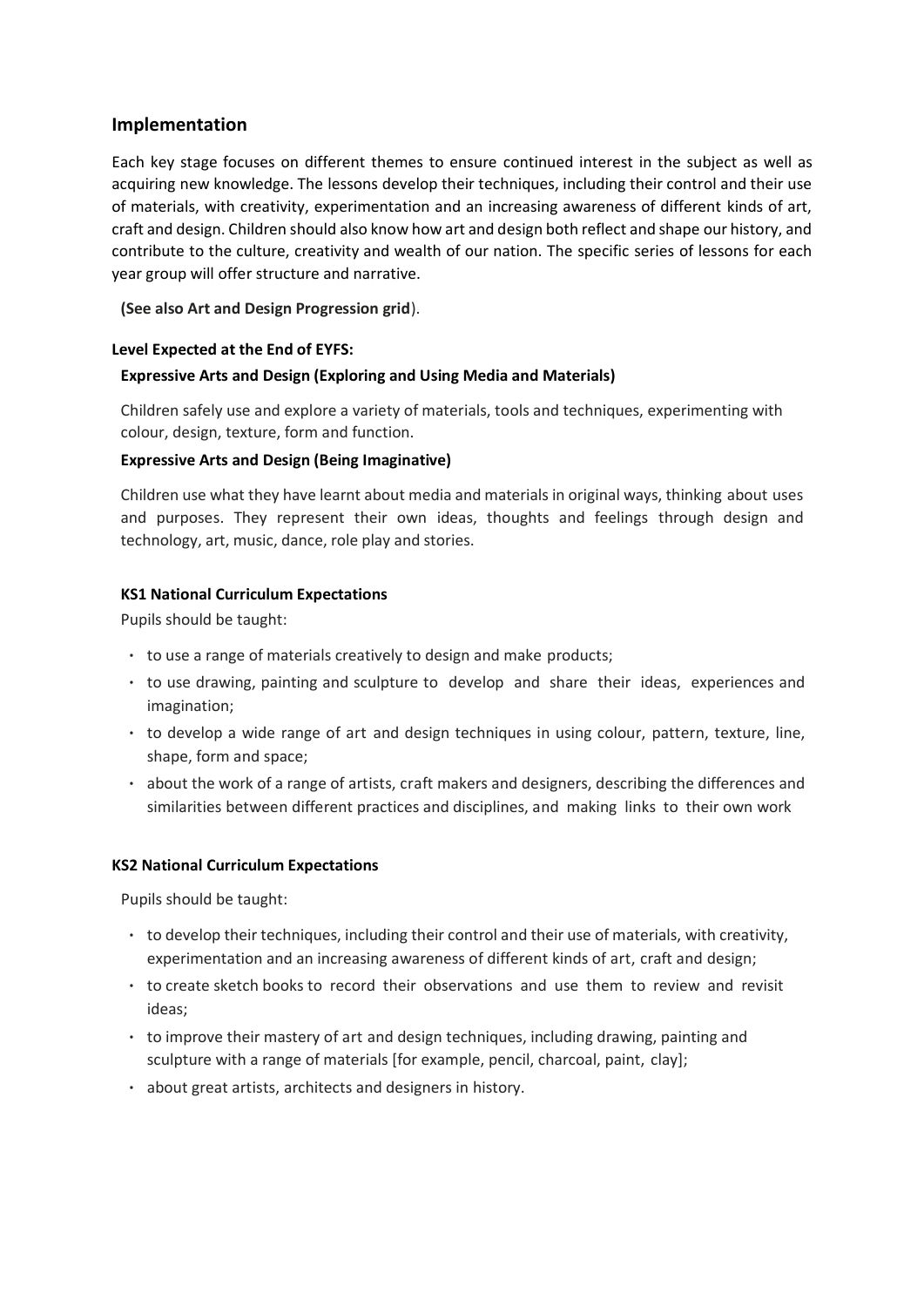# **Art and Design Curriculum Overview**

| <b>EYFS</b> | <b>Autumn</b>                                                                                                                                                                                                                                                                                    | <b>Spring</b>                                                                                                                                                                                                                                                                                                                                                          | <b>Summer</b>                                                                                                                                                                                                                                                                                                                         |
|-------------|--------------------------------------------------------------------------------------------------------------------------------------------------------------------------------------------------------------------------------------------------------------------------------------------------|------------------------------------------------------------------------------------------------------------------------------------------------------------------------------------------------------------------------------------------------------------------------------------------------------------------------------------------------------------------------|---------------------------------------------------------------------------------------------------------------------------------------------------------------------------------------------------------------------------------------------------------------------------------------------------------------------------------------|
|             | • Explore what happens when<br>we mix colours and choose<br>particular colours to use for a<br>purpose<br>• Create constructions, collages,<br>painting and drawings of<br>Elmer, Harvest, Autumn,<br>Fireworks, Owls and<br>Christmas                                                           | • Explore colour, texture, shape,<br>form and space in two and three<br>dimensions, especially related to<br>castles, Spring and Easter<br>· Use imagination in art and design,<br>music, dance, role-play and<br>stories                                                                                                                                              | • Explore colour, texture, shape,<br>form and space in two and three<br>dimensions, especially related to<br>minibeasts, dinosaurs, farms,<br>animals and Summer<br>• Use imagination in art and<br>design, music, dance, roleplay<br>and stories                                                                                     |
| Year 1      | <b>Autumn</b>                                                                                                                                                                                                                                                                                    | <b>Spring</b>                                                                                                                                                                                                                                                                                                                                                          | <b>Summer</b>                                                                                                                                                                                                                                                                                                                         |
|             | and<br>different<br>Explore<br>use<br>materials and techniques;<br>investigate concepts of line,<br>texture, colour and tone;<br>develop observational drawing<br>skills                                                                                                                         | Investigate a range of materials and<br>processes by experimenting with<br>papers and fabrics;<br>create marbled paintings and<br>weavings.                                                                                                                                                                                                                            | Learn about primary colours;<br>understanding how white can be<br>used to lighten colours and black<br>can be used to darken them.                                                                                                                                                                                                    |
| Year 2      | <b>Autumn</b>                                                                                                                                                                                                                                                                                    | <b>Spring</b>                                                                                                                                                                                                                                                                                                                                                          | <b>Summer</b>                                                                                                                                                                                                                                                                                                                         |
|             | Learn about the work of artists<br>(Hunderwasser, Mondrian)<br>Use colour, pattern, texture,<br>line, shape, form and space;<br>Make links to own work                                                                                                                                           | Winter art - Use drawing and<br>painting and sculpture to develop<br>ideas                                                                                                                                                                                                                                                                                             | Design travel brochures - Learn<br>about craft makers and designers;<br>Design and make a product.<br>Learn about artists (Monet)<br>Use colour, pattern, texture, line,<br>shape, form and space                                                                                                                                     |
| Year 3      | <b>Autumn</b>                                                                                                                                                                                                                                                                                    | <b>Spring</b>                                                                                                                                                                                                                                                                                                                                                          | <b>Summer</b>                                                                                                                                                                                                                                                                                                                         |
|             | Record from experience and<br>imagination;<br>investigate and combine visual<br>and tactile qualities of materials<br>and processes;<br>compare ideas, methods and<br>approaches in their own and<br>others' work and say what they<br>think and feel about them;<br>explore<br>materials<br>and | Collect visual and other information<br>to help them develop their ideas;<br>use a variety of methods and<br>approaches to communicate<br>observations, ideas and feelings<br>and to design and make images and<br>artefacts;<br>adapt their work according to their<br>views and describe how they might<br>develop it further;<br>learn about the roles and purposes | Record from experience and<br>imagination;<br>select and record from first-hand<br>observation and explore ideas for<br>different purposes;<br>learn about materials and<br>processes used in art, craft and<br>design;<br>look at the roles and purposes of<br>artists, craftspeople and designers<br>working in different times and |
|             | processes used in art, craft and<br>design and how these can be<br>matched to ideas and intentions                                                                                                                                                                                               | of artists, craftspeople and<br>designers working in different times<br>and cultures                                                                                                                                                                                                                                                                                   | cultures, such as Western Europe<br>and the wider world.                                                                                                                                                                                                                                                                              |
| Year 4      | Autumn                                                                                                                                                                                                                                                                                           | <b>Spring</b>                                                                                                                                                                                                                                                                                                                                                          | <b>Summer</b>                                                                                                                                                                                                                                                                                                                         |
|             | Select and record from first-hand<br>observation and explore ideas for<br>different purposes;                                                                                                                                                                                                    | Investigate a range of materials and<br>processes by experimenting with<br>papers and fabrics.                                                                                                                                                                                                                                                                         | Select and record from first-hand<br>observation and explore ideas for<br>different purposes;                                                                                                                                                                                                                                         |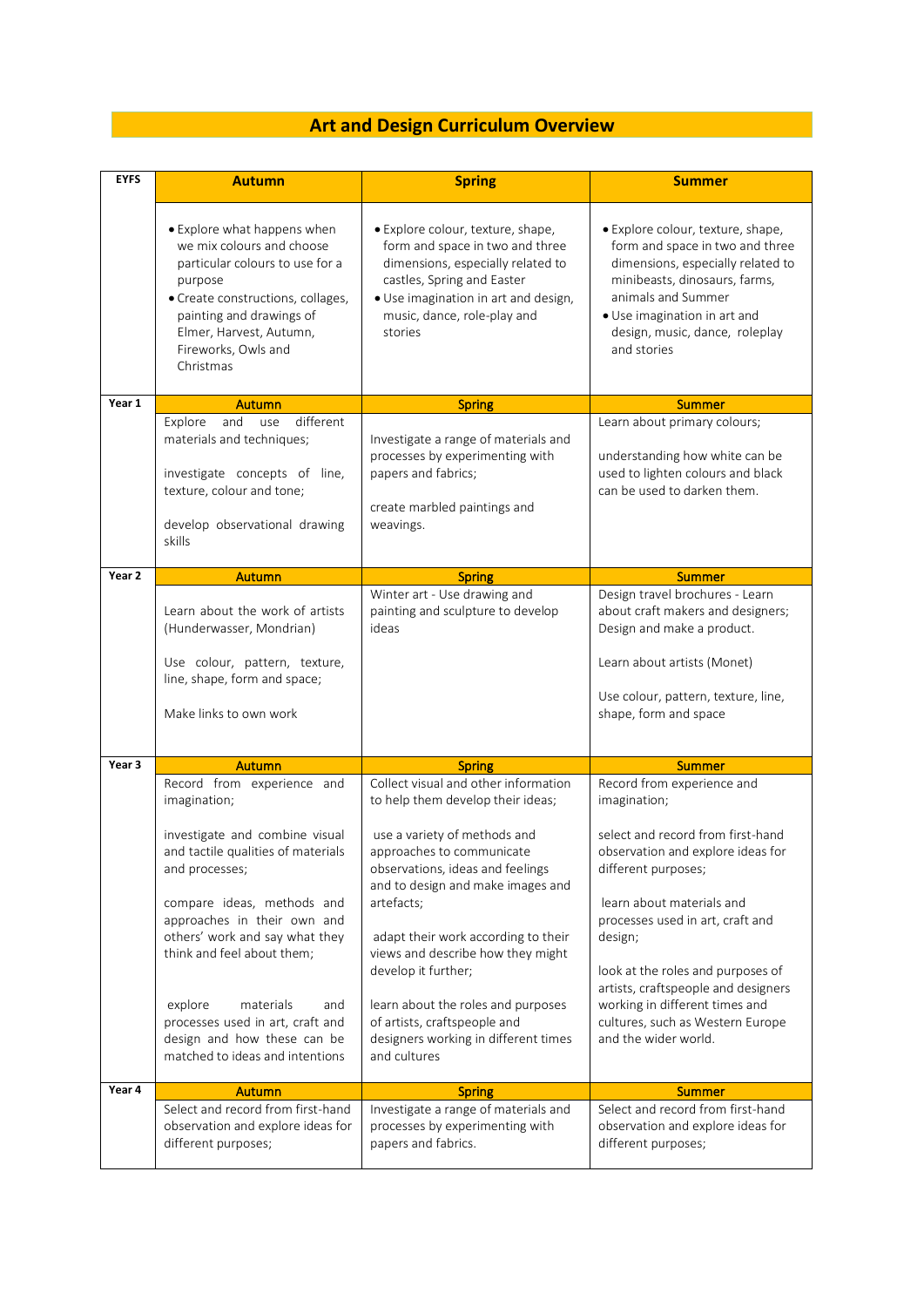| investigate and combine visual<br>and tactile qualities of materials | develop control of tools and<br>techniques to create mosaics; |
|----------------------------------------------------------------------|---------------------------------------------------------------|
| and processes;                                                       |                                                               |
|                                                                      | investigate the work of Andy                                  |
| explore the roles of artists                                         | Goldsworthy and use as                                        |
| working in a different time, such                                    | inspiration for own work                                      |
| as William Morris                                                    |                                                               |

# **Impact**

Art and design learning is loved by teachers and pupils across school. Teachers have high expectations and work can be presented in a variety of ways. All children use technical vocabulary accurately and pupils are expected to know, apply and understand the matters, skills and processes specified. Children improve their enquiry skills and inquisitiveness about the world around them, and their impact through art and design on the world. Children will become more confident in analysing their work and giving their opinion on their own and other works of art. Children show competences in improving their resilience and perseverance by continually evaluating and improving their work. All children in school can speak confidently about their art and design work and their skills.

This is what some of our children say about art:



# **Promoting British Values Through Art and Design**

We endeavour to promote the British Values of democracy, the rule of law, individual liberty and mutual respect and tolerance of those with different faiths and beliefs through our science curriculum. Please see our British Values policy for further information. Throughout our art lessons we promote individual liberty through encouraging children to make their own choices and mutual respect in listening to other people's ideas.